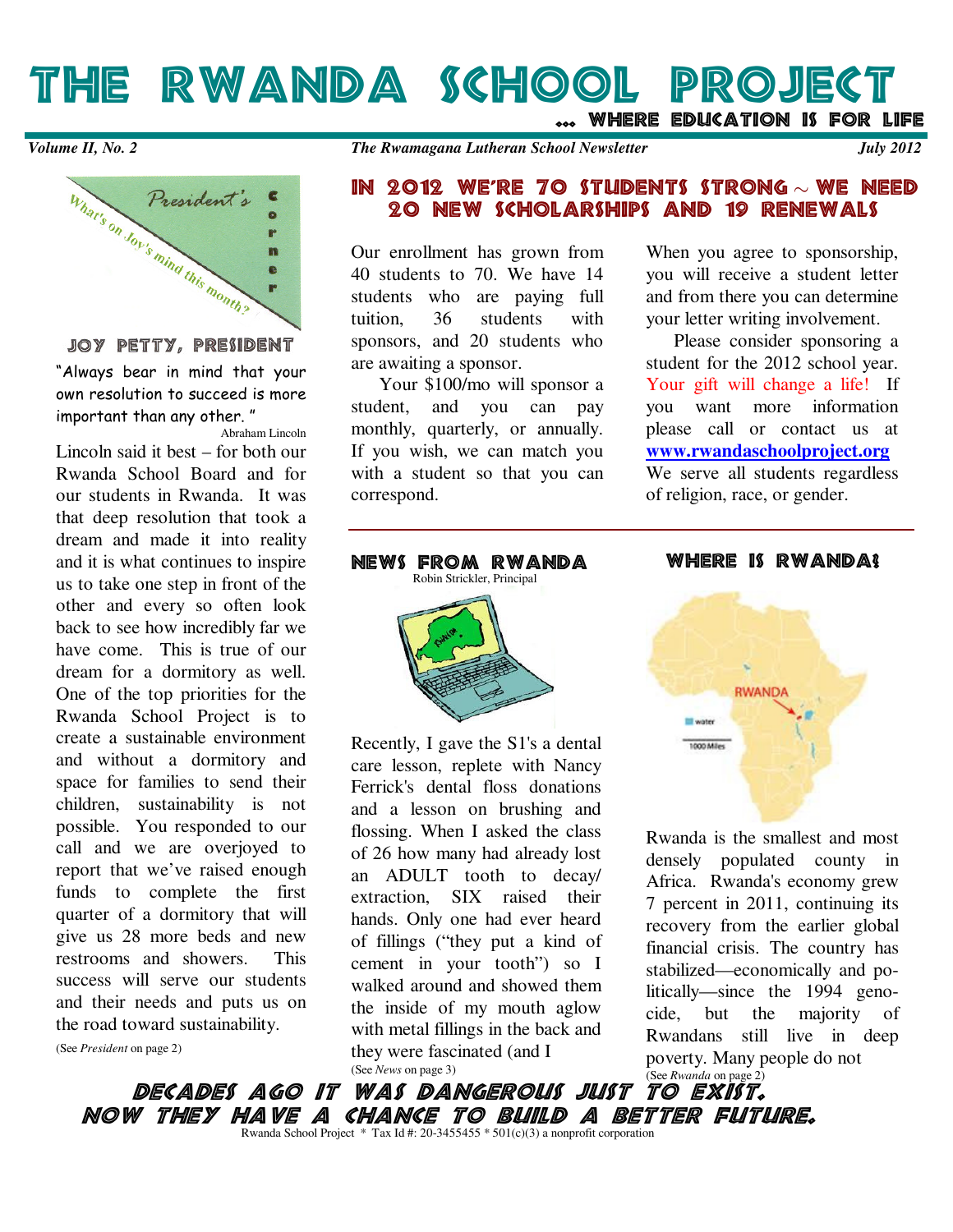### STUDENT STORIES!

Meet Josiane!



Josiane, age 13, and her brother and sister are ethnic Rwandans who attended an international school in Uganda, but her parents wanted their children to learn more about their national culture. Coming to RLS, Josiane won this year's academic scholarship for girls because of her excellent school record. "I like the library at this school so much," she says, "because it helps me know the world." She asked to have her picture taken in the library! Her parents pay full fees for her brother and sister, helping our school to develop a sustainable financial future.



Rwanda School Project 1300 St. Francis Road Santa Rosa, CA 95409

## $\n **PRESIDENT**\n (Continued from page 1)\n$

Last year, "Mabel" had to walk 45 minutes each way to school along a very busy road where it is not uncommon that the fog hovers and visibility is low in the early morning. As there are no sidewalks in Rwamagana, when you walk anywhere you are within inches of cars or buses whizzing by. "Mabel's" determination to succeed was evidenced by the fact that she not only made it to school every day, but excelled and became a leader for the other girls both academically and socially. Now she will be able to live on campus and because you heard the call to be resolute, "Mabel" will have a dormitory to call home.

 Special thanks to the Board of the Rwanda School Project for coming to our first retreat hosted by Karl & Linda Smith. Board members made their way at their own expense across the country so that we could spend the weekend together learning, brainstorming and preparing for the future. We were blessed to have Robin join us and fortunate enough to have my wonderful friend, Annette Zucconi, volunteer to facilitate our meeting and bring the best out of us. Thank you to all of you for giving your time and resources to continue our journey with resolution to succeed.

For more information on current detailed data on Rwanda and children and education, check out **www.unicef.org/rwanda/children.ht m**

#### RWANDA

(Continued from page 1) have enough food to eat and malnutrition among children is widespread. A considerable amount of health improvement still need to happen within the country; about one-third of people use unsafe water sources and only about half have access to adequate sanitation facilities. The government continued the fight against HIV and AIDS last year, initiating several plans to prevent new infections and encouraged testing and early treatment. In January, hundreds of children attended the sixth National Children's Summit, an event designed to help them participate in their country's development.

From World Vision Community News, Spring 2012.

#### party with a purpose

Inviting people to your home is a great way for people to enjoy themselves, while giving them the opportunity to participate in supporting the school. Here are some tips on hosting a fundraising party:

- Solicit donations for food and beverages.
- Suggest a donation from each guest close to the amount they'd spend on dinner out  $(\$40/\$50$  per person).
- Ask a board member to attend to talk about the students and the school.
- Play our DVD with footage from the school (we'd be happy to provide).

If you are interested in having a board member attend, please let us know.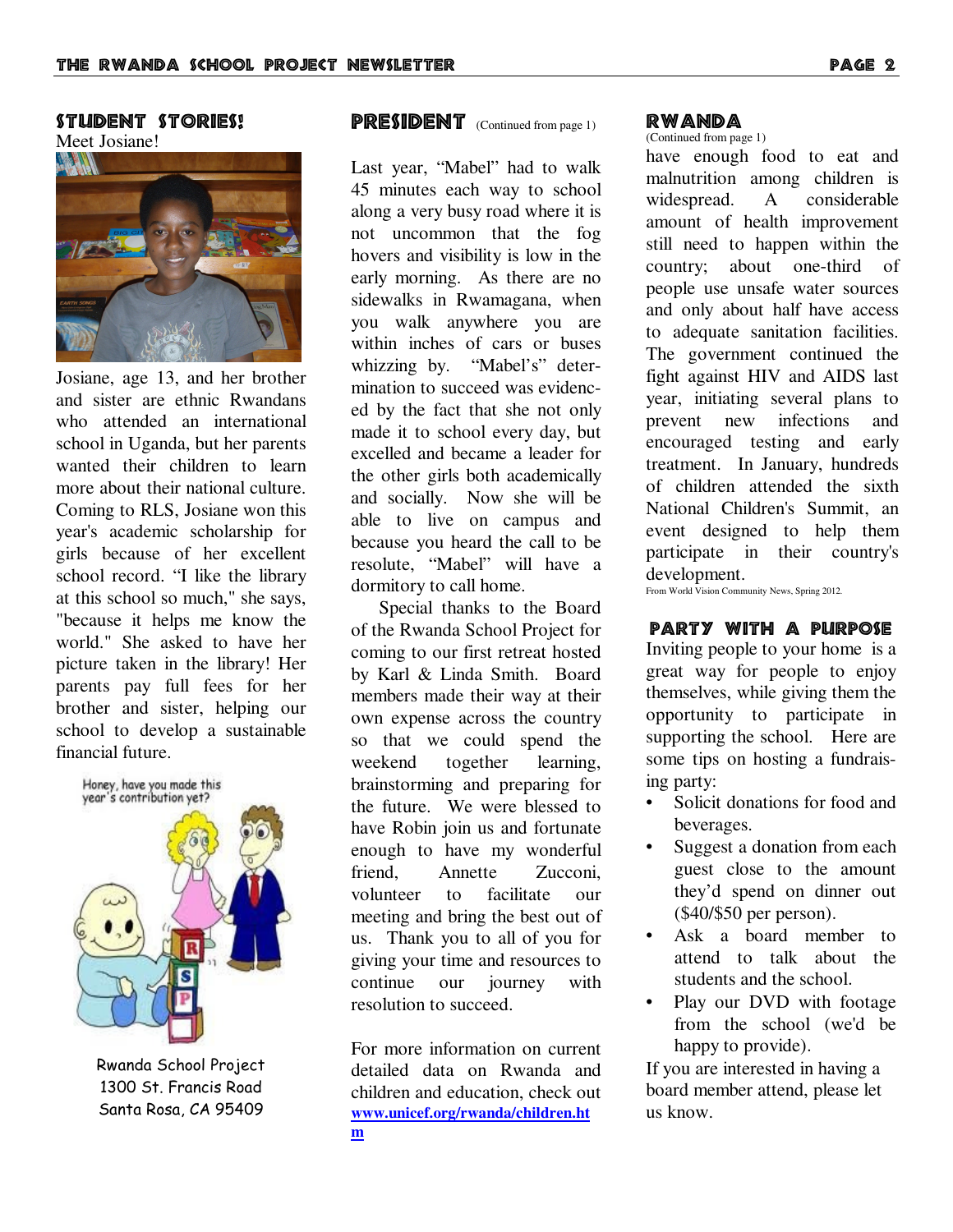### NEWS FROM RWANDA

(Continued from page 1)

thought I would not be caught dead doing that in the States!!)

Finally, we've all been learning about how to take care of the biogas digester, and it really does take some coordination. We've appointed two academically and socially responsible students (one boy, one girl) to be *Daily Flushers*, meaning that they are authorized to turn the valve twice a day and flush the system from the water tanks and we also expect them to monitor the system and notice the water levels, the system's flow and any problems. Meanwhile, all of us have had to learn how to mix cow dung and water and remove the impurities and feed the system through a tube to supplement the waste that we are supplying (cow dung has a higher rate of methane). The running joke now is that "I have to go contribute to the biogas digester" and of course witty Jimmy said, "You'll have to feed us bigger lunches so we can contribute more." We're strategizing ways to keep the system going during the break while we're not in school.



*Environmental sustainability is part of being socially responsible.*

### HELP WANTED **BUILDING BASE**

You are receiving this newsletter because you have donated to The Rwanda School Project, and we are grateful for our accumulated donations of \$600,000. We have just started a new school year with 40 continuing students, and 30 new students and we are attempting to complete the first wing of our dormitory.

 Since most of our gifts have been from individuals, and we see the need for a continuing income stream to keep the school operating month-to-month, we are asking for your help. Will you please pledge a continuing donation of \$25, \$50, \$100 per month? Your gift in any amount will be greatly appreciated.

WINE TASTING EVENT ATTEND SCHOOL FOR \$20 Community Lutheran Church, 21014 Whitfield Place, Sterling, VA will hold a wine tasting and much more on Saturday July 14 from 4:00pm-8:30pm. Proceeds will benefit the Rwanda School Project. Tuition to this "school" is \$20 and includes a class in Driver's Ed (Road Rally), Art (Can you identify wine labels?), History (Test your knowledge of Rwandan history), English (Match the wine description with the wine samples) and the featured Science lab on African wines. Attendees earn grades in each "class" and a valedictorian will be announced at the end of the evening. For more information contact Cathy Whitlow whitlowsva@verizon.net

#### *Contributions*

The Rwanda School Project has 501(C)3 status so all contributions are tax deductible. Contributions can be made by sending a check to:

### **The Rwanda School Project 1300 St. Francis Road Santa Rosa, CA 95409**

Credit card contributions can be made online at:

## **www.rwandaschoolproject.org**

At the left, click on the "You Can Help" link and then go to the secure link.

#### **PLEASE DONATE NOW**

#### U. S. BOARD OF DIRECTORS

Robin Strickler, Principal Joy Petty, President Melissa Becker, Vice President Libby Bullock, Secretary Karl Smith, Treasurer Greg Farrell Carol Floyd Val Hulsman Hetty Irmer Bishop David Mullen Cathy Whitlow

#### RWANDA GOVERNING **BOARD**

Augustine Rutamu, President, Kigali Patrick Asiimwe, Rwamagana Peace Musoni, Kigali Francine Nyirandoreyaho, Rwamagana Rehma Raja, Kigali Meshack Rurangwa, Kigali

#### CONTACT INFORMATION

Robin Strickler, Principal robinrutsi@gmail.com PO Box 7264 Kigali, Rwanda Tel: +250 0856-9212

Karl Smith, Editor, Treasurer smithkjs@gmail.com 1300 St. Francis Road Santa Rosa, CA 95409 (707) 829-0606